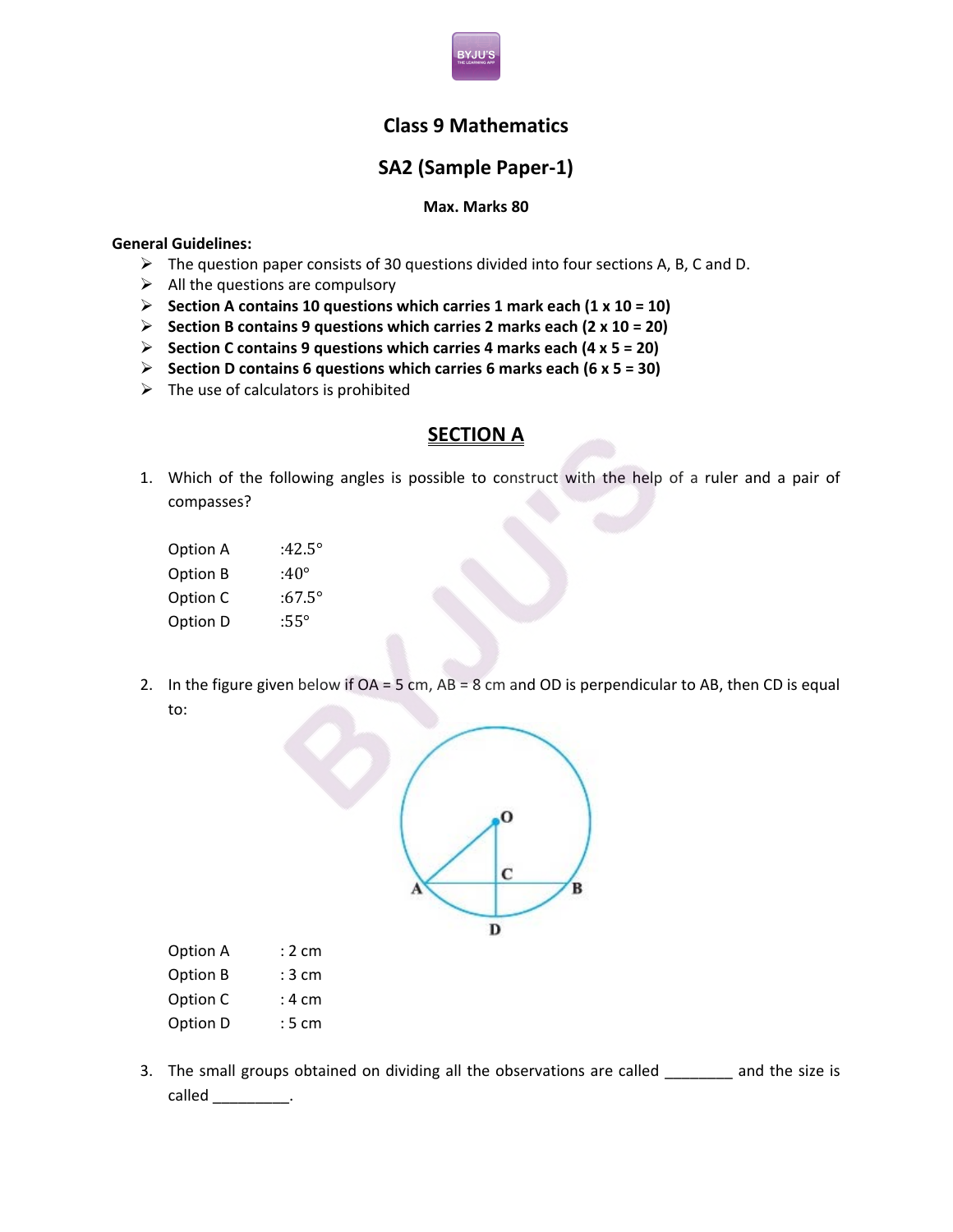- Option A : Class size, Class Interval Option B : Class Interval, Class Size Option C : Mid value, Range Option D : Range, Mid Value
- 4. If the mean of x and  $\frac{1}{x}$  is M, then the mean of  $x^2$  and  $\frac{1}{x^2}$  is

| Option A | : $2M^2 - 1$      |
|----------|-------------------|
| Option B | : $2M^2+1$        |
| Option C | : $2M^2 \times 1$ |
| Option D | : $2M^2 - 2$      |

5. If each edge of a cube is increased by 50%, find the percentage increase in its surface area.

| Option A | : 125% |
|----------|--------|
| Option B | : 150% |
| Option C | : 175% |
| Option D | : 110% |

6. The ratio of total surface area to lateral surface area of a cylinder whose radius is 20 cm and height 60 cm, is:

| Option A | : 2:1 |
|----------|-------|
| Option B | : 3:2 |
| Option C | : 4:3 |
| Option D | : 5:3 |

7. Find the surface area (in cm. sq.) of a container with radius 4 cm and height 10 cm, assuming it has an open top. The bottom is closed.

| Option A | : 301.6 |
|----------|---------|
| Option B | :351.9  |
| Option C | : 251.3 |
| Option D | : 421.6 |

8. The edges of a triangular board are 6 cm, 8 cm and 10 cm. The cost of painting it at rate 0f 9 paise per cm<sup>2</sup> in Rupees is:

| Option A | : 2.00 |
|----------|--------|
| Option B | : 2.16 |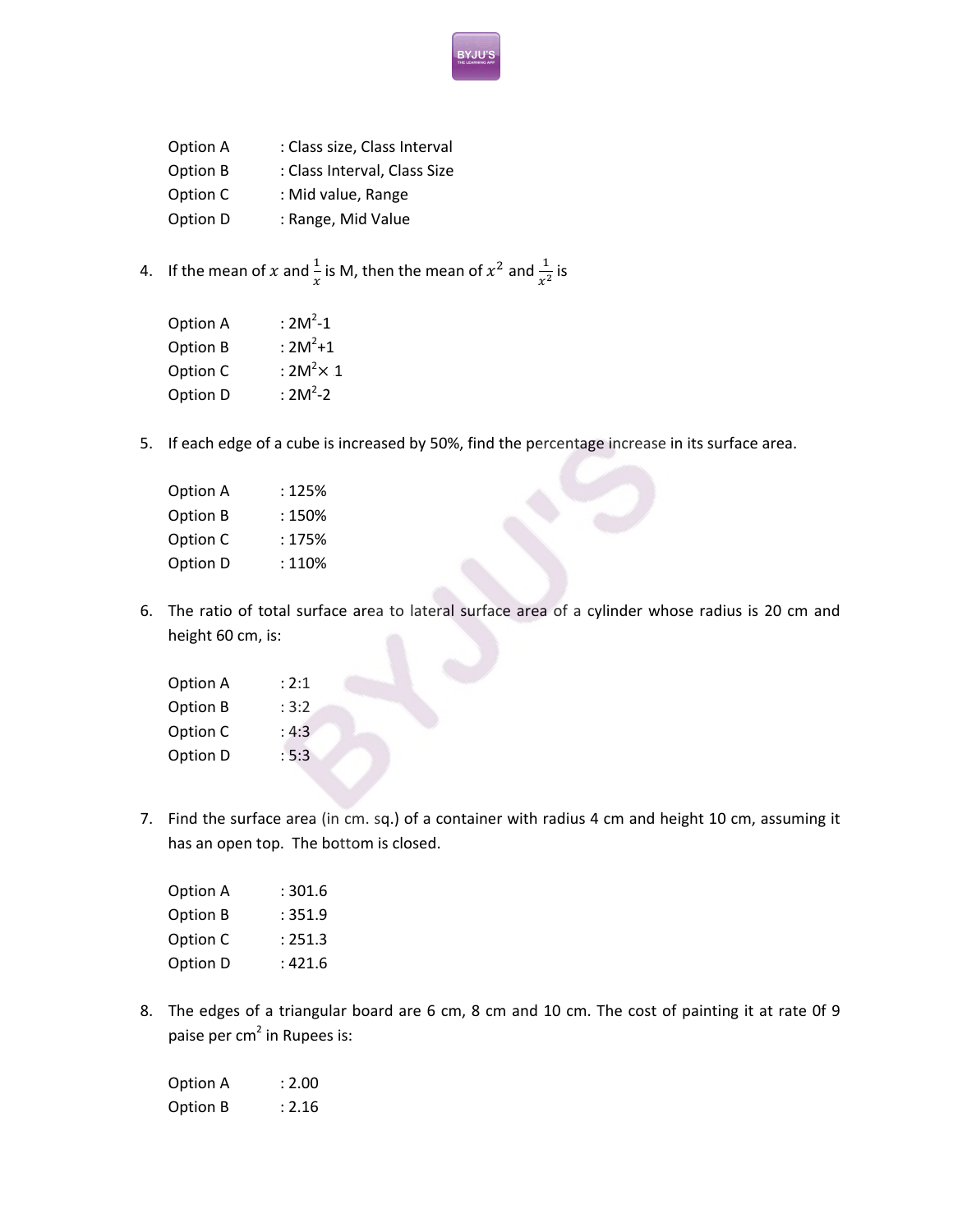| Option C | : 2.48 |
|----------|--------|
| Option D | : 3.00 |

- 9. The sides of a triangle are 56cm, 60cm. and 52cm. long. The area of the triangle is.
	- Option A :  $4311 \text{ cm}^2$
	- Option B :  $4322 \text{ cm}^2$
	- Option C  $\qquad$  : 2392 cm<sup>2</sup>
	- Option D : None of these
- 10. In the figure given below , if ∠ABC =  $20^{\circ}$ , then ∠AOC is equal to



## **SECTION B**

1. In the figure given below, AOB is a diameter of the circle and AC = BC, find ∠CAB



- 2. Out of 25 students, participating in a quiz competition 10 are girls. Find the probability that the winner is a boy.
- 3. Three angles of a quadrilateral are  $85^{\circ}$ ,  $100^{\circ}$  and  $75^{\circ}$ , then find the fourth angle of a quadrilateral.

YJUʻ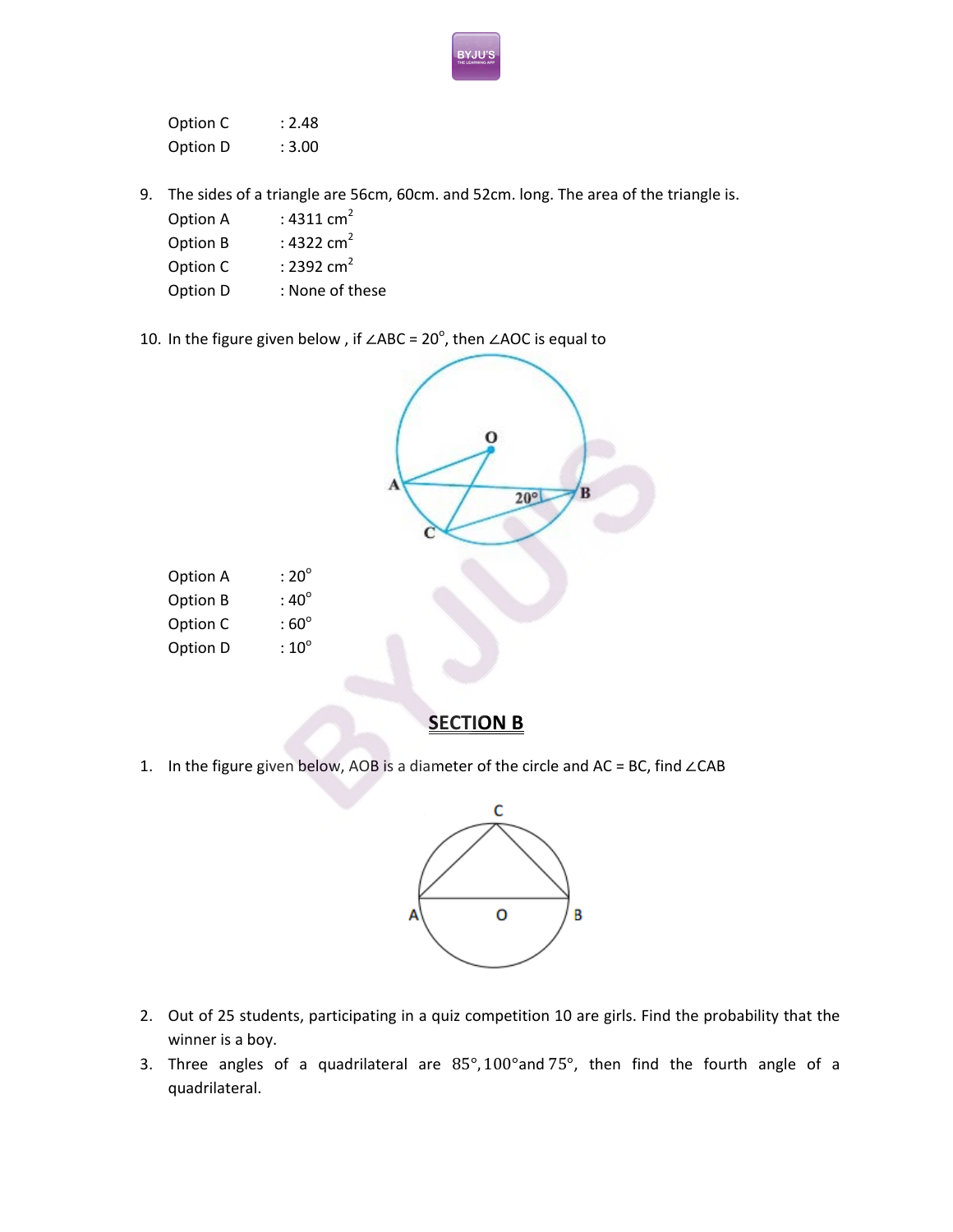- 4. A triangle ABC can be constructed in which  $\angle B = 135^\circ, \angle C = 80^\circ$  and  $AB + BC + AC =$ 13 cm, Is the statement true? Give reason.
- 5. A die is drop at random on the rectangular region of sides  $3m \times 2m$ . What is the probability that it will land inside the circle with diameter 1m ?
- 6. In the given figure, ABCD is a quadrilateral and  $AO$  and  $DO$  are bisectors of ∠Aand

 $\angle D$ . The value of 'x' is



7. The mean of 40 observations was 200. It was detected by rechecking that the value

of 65 was wrongly copied as 25 for computation of mean. Find the corrected mean.

- 8. If the surface area and volume of a cylinder are equal, find the diameter of the cylinder.
- 9. If surface area of a sphere is 616 cm<sup>2</sup>, find its radius.
- 10. If two intersecting chords of a circle make equal angles with the diameter passing through their point of intersection; prove that the chords are equal.

## **SECTION C**

- 1. If the angles of a quadrilateral EFGH, taken in order, are in the ratio of 7 : 3 : 4 : 6, which type of quadrilateral is EFGH and why ?
- 2. Bisectors of two adjacent angles  $A$  and  $B$  of quadrilateral  $ABCD$  intersect at a point  $O$ . Show that  $\angle AOB = \frac{1}{2} (\angle C + \angle D).$
- 3. If the number of hours for which a laborer works is x and y are his wages (in Rupees) and  $y = 2x$ -1, draw the graph of work-wages equation. From the graph, find the wages of the laborer if he works for 6.
- 4. The following table give the life time of 400 neon lamps:

| Life time | 300-400 | 400-500 | 500-600 | 600-700 | 700-800 | 800-900 | 900-1000 |
|-----------|---------|---------|---------|---------|---------|---------|----------|
| (in hrs)  |         |         |         |         |         |         |          |
| Number    | 14      | 56      | 60      | 86      | 74      | 62      | 48       |
| of lamps  |         |         |         |         |         |         |          |

A bulb is selected at random . Find the probability that the life time of the selected bulb is:

- (i) Less than 400
- (ii) Between 300 to 800 hours.
- (iii) At least 700 hours.